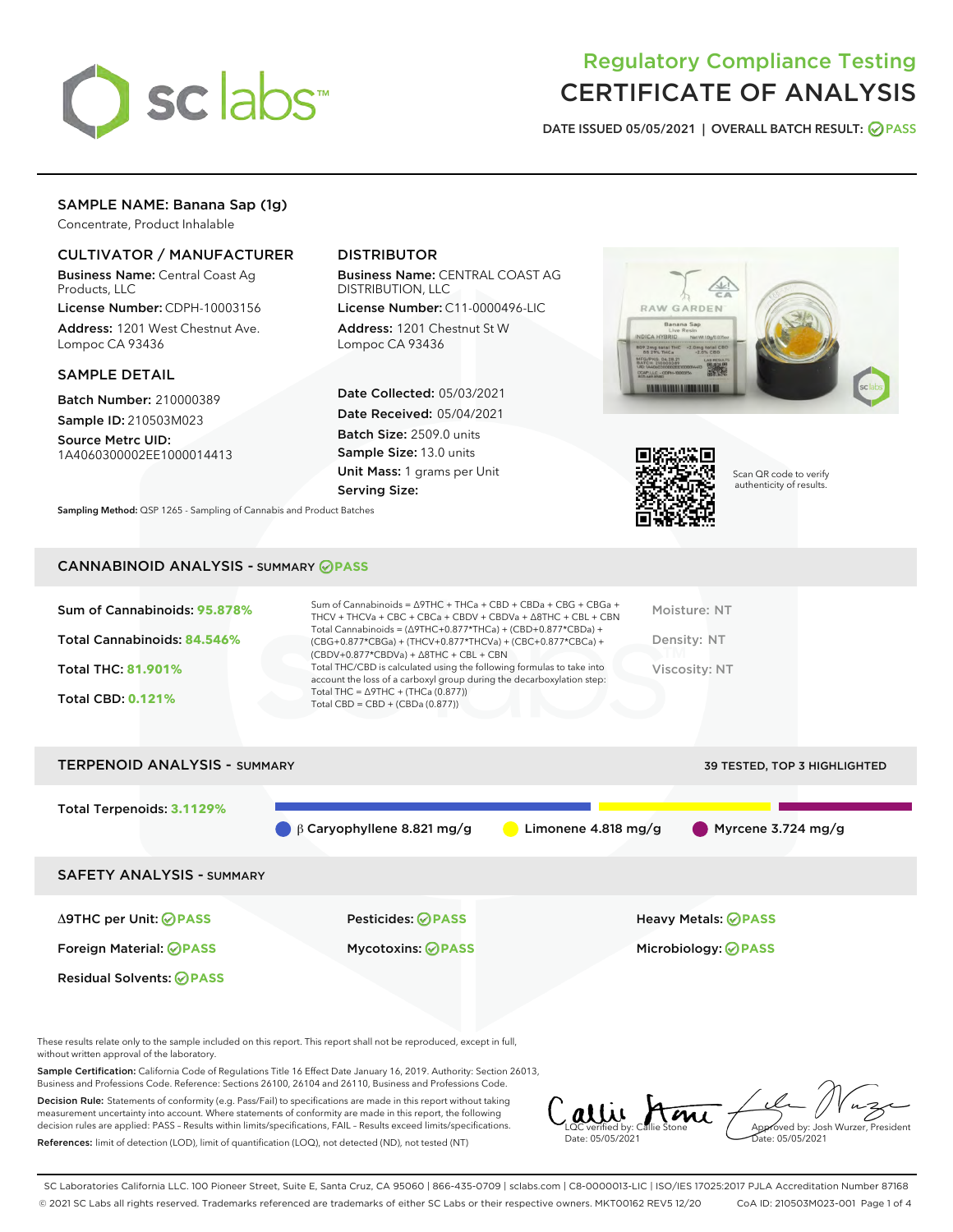



BANANA SAP (1G) | DATE ISSUED 05/05/2021 | OVERALL BATCH RESULT: @ PASS

## CANNABINOID TEST RESULTS - 05/05/2021 2 PASS

Tested by high-performance liquid chromatography with diode-array detection (HPLC-DAD). **Method:** QSP 1157 - Analysis of Cannabinoids by HPLC-DAD

#### TOTAL CANNABINOIDS: **84.546%**

Total Cannabinoids (Total THC) + (Total CBD) + (Total CBG) + (Total THCV) + (Total CBC) + (Total CBDV) + ∆8THC + CBL + CBN

TOTAL THC: **81.901%** Total THC (∆9THC+0.877\*THCa)

TOTAL CBD: **0.121%**

Total CBD (CBD+0.877\*CBDa)

TOTAL CBG: 1.59% Total CBG (CBG+0.877\*CBGa) TOTAL THCV: 0.453%

Total THCV (THCV+0.877\*THCVa)

TOTAL CBC: 0.481% Total CBC (CBC+0.877\*CBCa)

TOTAL CBDV: ND Total CBDV (CBDV+0.877\*CBDVa)

| <b>COMPOUND</b>  | LOD/LOQ<br>(mg/g)          | <b>MEASUREMENT</b><br><b>UNCERTAINTY</b><br>(mg/g) | <b>RESULT</b><br>(mg/g) | <b>RESULT</b><br>(%) |
|------------------|----------------------------|----------------------------------------------------|-------------------------|----------------------|
| <b>THCa</b>      | 0.05/0.14                  | ±23.008                                            | 895.24                  | 89.524               |
| <b>A9THC</b>     | 0.06 / 0.26                | ±1.165                                             | 33.88                   | 3.388                |
| <b>CBGa</b>      | 0.1/0.2                    | ±0.74                                              | 14.1                    | 1.41                 |
| <b>CBCa</b>      | 0.07/0.28                  | ±0.268                                             | 5.48                    | 0.548                |
| <b>THCVa</b>     | 0.07/0.20                  | ±0.246                                             | 5.16                    | 0.516                |
| <b>CBG</b>       | 0.06/0.19                  | ±0.139                                             | 3.54                    | 0.354                |
| <b>CBDa</b>      | 0.02/0.19                  | ±0.040                                             | 1.38                    | 0.138                |
| <b>CBC</b>       | 0.2 / 0.5                  | N/A                                                | $<$ LOQ                 | $<$ LOQ              |
| $\triangle$ 8THC | 0.1/0.4                    | N/A                                                | <b>ND</b>               | <b>ND</b>            |
| <b>THCV</b>      | 0.1/0.2                    | N/A                                                | <b>ND</b>               | <b>ND</b>            |
| <b>CBD</b>       | 0.07/0.29                  | N/A                                                | <b>ND</b>               | <b>ND</b>            |
| <b>CBDV</b>      | 0.04/0.15                  | N/A                                                | <b>ND</b>               | <b>ND</b>            |
| <b>CBDVa</b>     | 0.03/0.53                  | N/A                                                | <b>ND</b>               | <b>ND</b>            |
| <b>CBL</b>       | 0.06 / 0.24                | N/A                                                | <b>ND</b>               | <b>ND</b>            |
| <b>CBN</b>       | 0.1/0.3                    | N/A                                                | <b>ND</b>               | <b>ND</b>            |
|                  | <b>SUM OF CANNABINOIDS</b> |                                                    | 958.78 mg/g             | 95.878%              |

#### **UNIT MASS: 1 grams per Unit**

| ∆9THC per Unit                        | 1120 per-package limit     | 33.88 mg/unit<br><b>PASS</b> |
|---------------------------------------|----------------------------|------------------------------|
| <b>Total THC per Unit</b>             |                            | 819.01 mg/unit               |
| <b>CBD per Unit</b>                   |                            | <b>ND</b>                    |
| <b>Total CBD per Unit</b>             |                            | $1.21$ mg/unit               |
| Sum of Cannabinoids<br>per Unit       |                            | 958.78 mg/unit               |
| <b>Total Cannabinoids</b><br>per Unit |                            | 845.46 mg/unit               |
| <b>MOISTURE TEST RESULT</b>           | <b>DENSITY TEST RESULT</b> | VISCOSITY TEST RESULT        |

Not Tested

Not Tested

Not Tested

## TERPENOID TEST RESULTS - 05/05/2021

Terpene analysis utilizing gas chromatography-flame ionization detection (GC-FID). **Method:** QSP 1192 - Analysis of Terpenoids by GC-FID

| <b>COMPOUND</b>         | LOD/LOQ<br>(mg/g) | <b>MEASUREMENT</b><br><b>UNCERTAINTY</b><br>(mg/g) | <b>RESULT</b><br>(mg/g)                          | <b>RESULT</b><br>$(\%)$ |
|-------------------------|-------------------|----------------------------------------------------|--------------------------------------------------|-------------------------|
| $\beta$ Caryophyllene   | 0.004 / 0.012     | ±0.3140                                            | 8.821                                            | 0.8821                  |
| Limonene                | 0.005 / 0.016     | ±0.0689                                            | 4.818                                            | 0.4818                  |
| <b>Myrcene</b>          | 0.008 / 0.025     | ±0.0480                                            | 3.724                                            | 0.3724                  |
| $\alpha$ Humulene       | 0.009/0.029       | ±0.0841                                            | 2.619                                            | 0.2619                  |
| <b>Terpineol</b>        | 0.016 / 0.055     | ±0.1232                                            | 2.006                                            | 0.2006                  |
| $\alpha$ Bisabolol      | 0.008 / 0.026     | ±0.0707                                            | 1.324                                            | 0.1324                  |
| trans-ß-Farnesene       | 0.008 / 0.025     | ±0.0464                                            | 1.308                                            | 0.1308                  |
| Guaiol                  | 0.009 / 0.030     | ±0.0429                                            | 0.909                                            | 0.0909                  |
| Linalool                | 0.009 / 0.032     | ±0.0340                                            | 0.896                                            | 0.0896                  |
| $\beta$ Pinene          | 0.004 / 0.014     | ±0.0099                                            | 0.857                                            | 0.0857                  |
| $\alpha$ Pinene         | 0.005 / 0.017     | ±0.0072                                            | 0.839                                            | 0.0839                  |
| Fenchol                 | 0.010 / 0.034     | ±0.0312                                            | 0.807                                            | 0.0807                  |
| Nerolidol               | 0.009 / 0.028     | ±0.0263                                            | 0.418                                            | 0.0418                  |
| Ocimene                 | 0.011 / 0.038     | ±0.0112                                            | 0.350                                            | 0.0350                  |
| Terpinolene             | 0.008 / 0.026     | ±0.0066                                            | 0.322                                            | 0.0322                  |
| Caryophyllene<br>Oxide  | 0.010 / 0.033     | ±0.0123                                            | 0.267                                            | 0.0267                  |
| <b>Borneol</b>          | 0.005 / 0.016     | ±0.0109                                            | 0.259                                            | 0.0259                  |
| Valencene               | 0.009 / 0.030     | ±0.0104                                            | 0.151                                            | 0.0151                  |
| $\alpha$ Cedrene        | 0.005 / 0.016     | ±0.0034                                            | 0.113                                            | 0.0113                  |
| Camphene                | 0.005 / 0.015     | ±0.0009                                            | 0.079                                            | 0.0079                  |
| Fenchone                | 0.009 / 0.028     | ±0.0019                                            | 0.067                                            | 0.0067                  |
| Nerol                   | 0.003 / 0.011     | ±0.0022                                            | 0.049                                            | 0.0049                  |
| Sabinene Hydrate        | 0.006 / 0.022     | ±0.0019                                            | 0.048                                            | 0.0048                  |
| $\gamma$ Terpinene      | 0.006 / 0.018     | ±0.0006                                            | 0.032                                            | 0.0032                  |
| Citronellol             | 0.003 / 0.010     | ±0.0015                                            | 0.030                                            | 0.0030                  |
| Isoborneol              | 0.004 / 0.012     | ±0.0006                                            | 0.016                                            | 0.0016                  |
| $\alpha$ Phellandrene   | 0.006 / 0.020     | N/A                                                | <loq< th=""><th><math>&lt;</math>LOQ</th></loq<> | $<$ LOQ                 |
| 3 Carene                | 0.005 / 0.018     | N/A                                                | <loq< th=""><th><loq< th=""></loq<></th></loq<>  | <loq< th=""></loq<>     |
| $\alpha$ Terpinene      | 0.005 / 0.017     | N/A                                                | <loq< th=""><th><loq< th=""></loq<></th></loq<>  | <loq< th=""></loq<>     |
| Sabinene                | 0.004 / 0.014     | N/A                                                | ND                                               | ND                      |
| p-Cymene                | 0.005 / 0.016     | N/A                                                | ND                                               | ND                      |
| Eucalyptol              | 0.006 / 0.018     | N/A                                                | ND                                               | ND                      |
| (-)-Isopulegol          | 0.005 / 0.016     | N/A                                                | ND                                               | ND                      |
| Camphor                 | 0.006 / 0.019     | N/A                                                | ND                                               | <b>ND</b>               |
| Menthol                 | 0.008 / 0.025     | N/A                                                | ND                                               | ND                      |
| R-(+)-Pulegone          | 0.003 / 0.011     | N/A                                                | ND                                               | ND                      |
| Geraniol                | 0.002 / 0.007     | N/A                                                | ND                                               | <b>ND</b>               |
| <b>Geranyl Acetate</b>  | 0.004 / 0.014     | N/A                                                | ND                                               | ND                      |
| Cedrol                  | 0.008 / 0.027     | N/A                                                | <b>ND</b>                                        | ND                      |
| <b>TOTAL TERPENOIDS</b> |                   |                                                    | 31.129 mg/g                                      | 3.1129%                 |

SC Laboratories California LLC. 100 Pioneer Street, Suite E, Santa Cruz, CA 95060 | 866-435-0709 | sclabs.com | C8-0000013-LIC | ISO/IES 17025:2017 PJLA Accreditation Number 87168 © 2021 SC Labs all rights reserved. Trademarks referenced are trademarks of either SC Labs or their respective owners. MKT00162 REV5 12/20 CoA ID: 210503M023-001 Page 2 of 4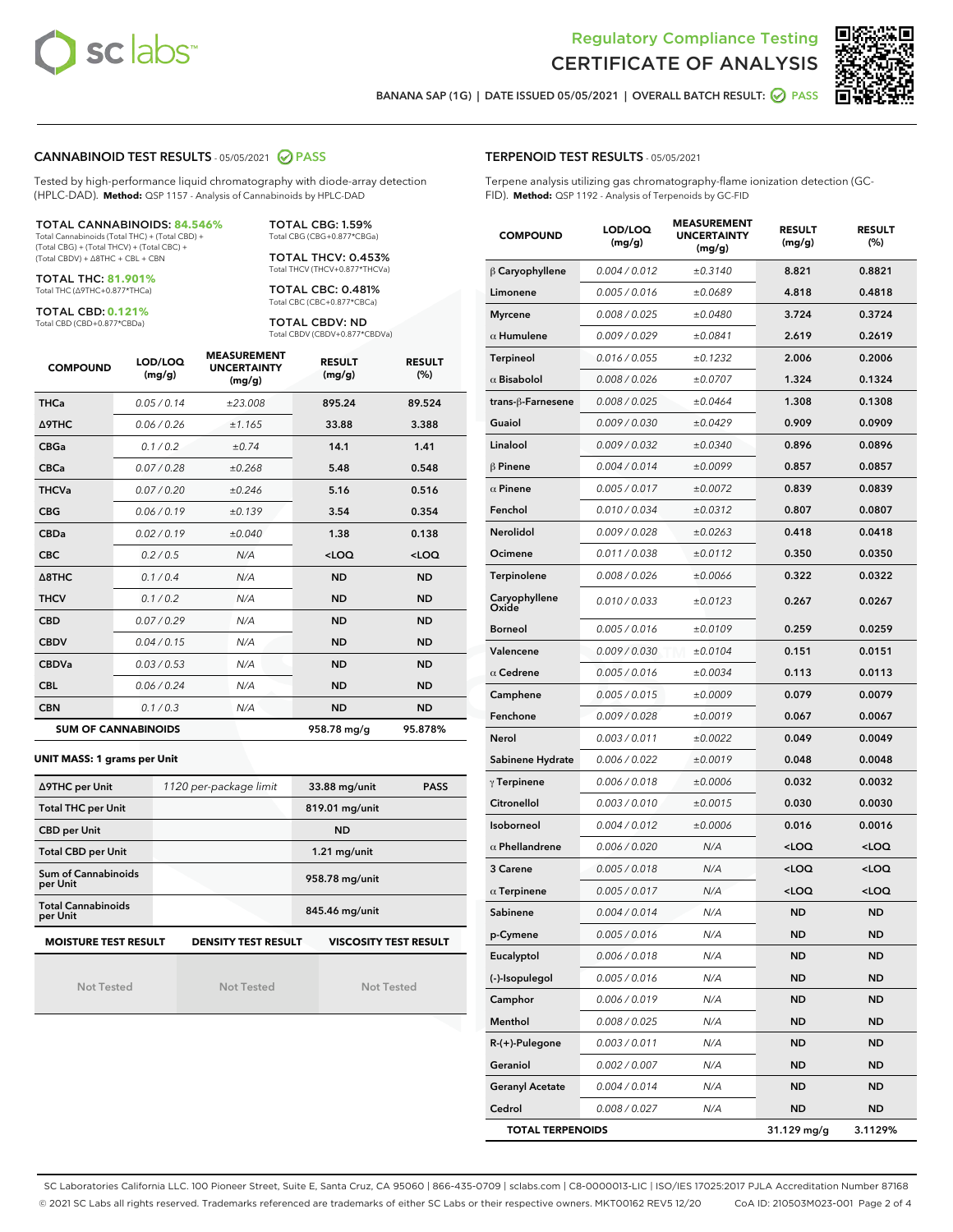



BANANA SAP (1G) | DATE ISSUED 05/05/2021 | OVERALL BATCH RESULT: 2 PASS

## CATEGORY 1 PESTICIDE TEST RESULTS - 05/05/2021 2 PASS

Pesticide and plant growth regulator analysis utilizing high-performance liquid chromatography-mass spectrometry (HPLC-MS) or gas chromatography-mass spectrometry (GC-MS). \*GC-MS utilized where indicated. **Method:** QSP 1212 - Analysis of Pesticides and Mycotoxins by LC-MS or QSP 1213 - Analysis of Pesticides by GC-MS

| <b>COMPOUND</b>             | LOD/LOQ<br>$(\mu g/g)$ | <b>ACTION</b><br><b>LIMIT</b><br>$(\mu q/q)$ | <b>MEASUREMENT</b><br><b>UNCERTAINTY</b><br>$(\mu g/g)$ | <b>RESULT</b><br>$(\mu g/g)$ | <b>RESULT</b> |
|-----------------------------|------------------------|----------------------------------------------|---------------------------------------------------------|------------------------------|---------------|
| Aldicarb                    | 0.03 / 0.08            | $\ge$ LOD                                    | N/A                                                     | <b>ND</b>                    | <b>PASS</b>   |
| Carbofuran                  | 0.02 / 0.05            | $\ge$ LOD                                    | N/A                                                     | <b>ND</b>                    | <b>PASS</b>   |
| Chlordane*                  | 0.03 / 0.08            | $\ge$ LOD                                    | N/A                                                     | <b>ND</b>                    | <b>PASS</b>   |
| Chlorfenapyr*               | 0.03/0.10              | $\ge$ LOD                                    | N/A                                                     | <b>ND</b>                    | <b>PASS</b>   |
| Chlorpyrifos                | 0.02 / 0.06            | $\ge$ LOD                                    | N/A                                                     | <b>ND</b>                    | <b>PASS</b>   |
| Coumaphos                   | 0.02 / 0.07            | $\ge$ LOD                                    | N/A                                                     | <b>ND</b>                    | <b>PASS</b>   |
| Daminozide                  | 0.02 / 0.07            | $\ge$ LOD                                    | N/A                                                     | <b>ND</b>                    | <b>PASS</b>   |
| <b>DDVP</b><br>(Dichlorvos) | 0.03/0.09              | $>$ LOD                                      | N/A                                                     | <b>ND</b>                    | <b>PASS</b>   |
| Dimethoate                  | 0.03 / 0.08            | $\ge$ LOD                                    | N/A                                                     | <b>ND</b>                    | <b>PASS</b>   |
| Ethoprop(hos)               | 0.03/0.10              | $\ge$ LOD                                    | N/A                                                     | <b>ND</b>                    | <b>PASS</b>   |
| Etofenprox                  | 0.02/0.06              | $>$ LOD                                      | N/A                                                     | <b>ND</b>                    | <b>PASS</b>   |
| Fenoxycarb                  | 0.03 / 0.08            | $\ge$ LOD                                    | N/A                                                     | <b>ND</b>                    | <b>PASS</b>   |
| Fipronil                    | 0.03/0.08              | $>$ LOD                                      | N/A                                                     | <b>ND</b>                    | <b>PASS</b>   |
| Imazalil                    | 0.02 / 0.06            | $\ge$ LOD                                    | N/A                                                     | <b>ND</b>                    | <b>PASS</b>   |
| Methiocarb                  | 0.02 / 0.07            | $\ge$ LOD                                    | N/A                                                     | <b>ND</b>                    | <b>PASS</b>   |
| Methyl<br>parathion         | 0.03/0.10              | $>$ LOD                                      | N/A                                                     | <b>ND</b>                    | <b>PASS</b>   |
| <b>Mevinphos</b>            | 0.03/0.09              | $>$ LOD                                      | N/A                                                     | <b>ND</b>                    | <b>PASS</b>   |
| Paclobutrazol               | 0.02 / 0.05            | $\ge$ LOD                                    | N/A                                                     | <b>ND</b>                    | <b>PASS</b>   |
| Propoxur                    | 0.03 / 0.09            | $\ge$ LOD                                    | N/A                                                     | <b>ND</b>                    | <b>PASS</b>   |
| Spiroxamine                 | 0.03 / 0.08            | $\ge$ LOD                                    | N/A                                                     | <b>ND</b>                    | <b>PASS</b>   |
| Thiacloprid                 | 0.03/0.10              | $\ge$ LOD                                    | N/A                                                     | <b>ND</b>                    | <b>PASS</b>   |

#### CATEGORY 2 PESTICIDE TEST RESULTS - 05/05/2021 @ PASS

| <b>COMPOUND</b>          | LOD/LOO<br>$(\mu g/g)$ | <b>ACTION</b><br>LIMIT<br>$(\mu g/g)$ | <b>MEASUREMENT</b><br><b>UNCERTAINTY</b><br>$(\mu g/g)$ | <b>RESULT</b><br>$(\mu g/g)$ | <b>RESULT</b> |
|--------------------------|------------------------|---------------------------------------|---------------------------------------------------------|------------------------------|---------------|
| Abamectin                | 0.03/0.10              | 0.1                                   | N/A                                                     | <b>ND</b>                    | <b>PASS</b>   |
| Acephate                 | 0.02/0.07              | 0.1                                   | N/A                                                     | <b>ND</b>                    | <b>PASS</b>   |
| Acequinocyl              | 0.02/0.07              | 0.1                                   | N/A                                                     | <b>ND</b>                    | <b>PASS</b>   |
| Acetamiprid              | 0.02/0.05              | 0.1                                   | N/A                                                     | <b>ND</b>                    | <b>PASS</b>   |
| Azoxystrobin             | 0.02/0.07              | 0.1                                   | N/A                                                     | <b>ND</b>                    | <b>PASS</b>   |
| <b>Bifenazate</b>        | 0.01/0.04              | 0.1                                   | N/A                                                     | <b>ND</b>                    | <b>PASS</b>   |
| <b>Bifenthrin</b>        | 0.02/0.05              | 3                                     | N/A                                                     | <b>ND</b>                    | <b>PASS</b>   |
| <b>Boscalid</b>          | 0.03/0.09              | 0.1                                   | N/A                                                     | <b>ND</b>                    | <b>PASS</b>   |
| Captan                   | 0.19/0.57              | 0.7                                   | N/A                                                     | <b>ND</b>                    | <b>PASS</b>   |
| Carbaryl                 | 0.02/0.06              | 0.5                                   | N/A                                                     | <b>ND</b>                    | <b>PASS</b>   |
| Chlorantranilip-<br>role | 0.04/0.12              | 10                                    | N/A                                                     | <b>ND</b>                    | <b>PASS</b>   |
| Clofentezine             | 0.03/0.09              | 0.1                                   | N/A                                                     | <b>ND</b>                    | <b>PASS</b>   |

## CATEGORY 2 PESTICIDE TEST RESULTS - 05/05/2021 continued

| <b>COMPOUND</b>               | LOD/LOQ<br>(µg/g) | <b>ACTION</b><br><b>LIMIT</b><br>$(\mu g/g)$ | <b>MEASUREMENT</b><br><b>UNCERTAINTY</b><br>$(\mu g/g)$ | <b>RESULT</b><br>(µg/g) | <b>RESULT</b> |
|-------------------------------|-------------------|----------------------------------------------|---------------------------------------------------------|-------------------------|---------------|
| Cyfluthrin                    | 0.12 / 0.38       | $\overline{c}$                               | N/A                                                     | ND                      | <b>PASS</b>   |
| Cypermethrin                  | 0.11 / 0.32       | $\mathcal{I}$                                | N/A                                                     | ND                      | <b>PASS</b>   |
| <b>Diazinon</b>               | 0.02 / 0.05       | 0.1                                          | N/A                                                     | <b>ND</b>               | <b>PASS</b>   |
| Dimethomorph                  | 0.03 / 0.09       | 2                                            | N/A                                                     | ND                      | <b>PASS</b>   |
| Etoxazole                     | 0.02 / 0.06       | 0.1                                          | N/A                                                     | ND                      | <b>PASS</b>   |
| Fenhexamid                    | 0.03 / 0.09       | 0.1                                          | N/A                                                     | ND                      | <b>PASS</b>   |
| Fenpyroximate                 | 0.02 / 0.06       | 0.1                                          | N/A                                                     | <b>ND</b>               | <b>PASS</b>   |
| Flonicamid                    | 0.03 / 0.10       | 0.1                                          | N/A                                                     | ND                      | <b>PASS</b>   |
| Fludioxonil                   | 0.03 / 0.10       | 0.1                                          | N/A                                                     | ND                      | <b>PASS</b>   |
| Hexythiazox                   | 0.02 / 0.07       | 0.1                                          | N/A                                                     | ND                      | <b>PASS</b>   |
| Imidacloprid                  | 0.04 / 0.11       | 5                                            | N/A                                                     | ND                      | <b>PASS</b>   |
| Kresoxim-methyl               | 0.02 / 0.07       | 0.1                                          | N/A                                                     | ND                      | <b>PASS</b>   |
| Malathion                     | 0.03 / 0.09       | 0.5                                          | N/A                                                     | <b>ND</b>               | <b>PASS</b>   |
| Metalaxyl                     | 0.02 / 0.07       | $\overline{c}$                               | N/A                                                     | ND                      | <b>PASS</b>   |
| Methomyl                      | 0.03 / 0.10       | 1                                            | N/A                                                     | ND                      | <b>PASS</b>   |
| Myclobutanil                  | 0.03 / 0.09       | 0.1                                          | N/A                                                     | <b>ND</b>               | <b>PASS</b>   |
| Naled                         | 0.02 / 0.07       | 0.1                                          | N/A                                                     | ND                      | <b>PASS</b>   |
| Oxamyl                        | 0.04 / 0.11       | 0.5                                          | N/A                                                     | ND                      | <b>PASS</b>   |
| Pentachloronitro-<br>benzene* | 0.03 / 0.09       | 0.1                                          | N/A                                                     | ND                      | <b>PASS</b>   |
| Permethrin                    | 0.04 / 0.12       | 0.5                                          | N/A                                                     | ND                      | <b>PASS</b>   |
| Phosmet                       | 0.03 / 0.10       | 0.1                                          | N/A                                                     | ND                      | <b>PASS</b>   |
| Piperonylbu-<br>toxide        | 0.02 / 0.07       | 3                                            | N/A                                                     | ND                      | <b>PASS</b>   |
| Prallethrin                   | 0.03 / 0.08       | 0.1                                          | N/A                                                     | ND                      | <b>PASS</b>   |
| Propiconazole                 | 0.02 / 0.07       | 0.1                                          | N/A                                                     | ND                      | <b>PASS</b>   |
| Pyrethrins                    | 0.04 / 0.12       | 0.5                                          | N/A                                                     | ND                      | <b>PASS</b>   |
| Pyridaben                     | 0.02 / 0.07       | 0.1                                          | N/A                                                     | <b>ND</b>               | <b>PASS</b>   |
| Spinetoram                    | 0.02 / 0.07       | 0.1                                          | N/A                                                     | ND                      | <b>PASS</b>   |
| Spinosad                      | 0.02 / 0.07       | 0.1                                          | N/A                                                     | ND                      | <b>PASS</b>   |
| Spiromesifen                  | 0.02 / 0.05       | 0.1                                          | N/A                                                     | <b>ND</b>               | <b>PASS</b>   |
| Spirotetramat                 | 0.02 / 0.06       | 0.1                                          | N/A                                                     | ND                      | <b>PASS</b>   |
| Tebuconazole                  | 0.02 / 0.07       | 0.1                                          | N/A                                                     | ND                      | <b>PASS</b>   |
| Thiamethoxam                  | 0.03 / 0.10       | 5                                            | N/A                                                     | <b>ND</b>               | <b>PASS</b>   |
| Trifloxystrobin               | 0.03 / 0.08       | 0.1                                          | N/A                                                     | <b>ND</b>               | <b>PASS</b>   |

SC Laboratories California LLC. 100 Pioneer Street, Suite E, Santa Cruz, CA 95060 | 866-435-0709 | sclabs.com | C8-0000013-LIC | ISO/IES 17025:2017 PJLA Accreditation Number 87168 © 2021 SC Labs all rights reserved. Trademarks referenced are trademarks of either SC Labs or their respective owners. MKT00162 REV5 12/20 CoA ID: 210503M023-001 Page 3 of 4